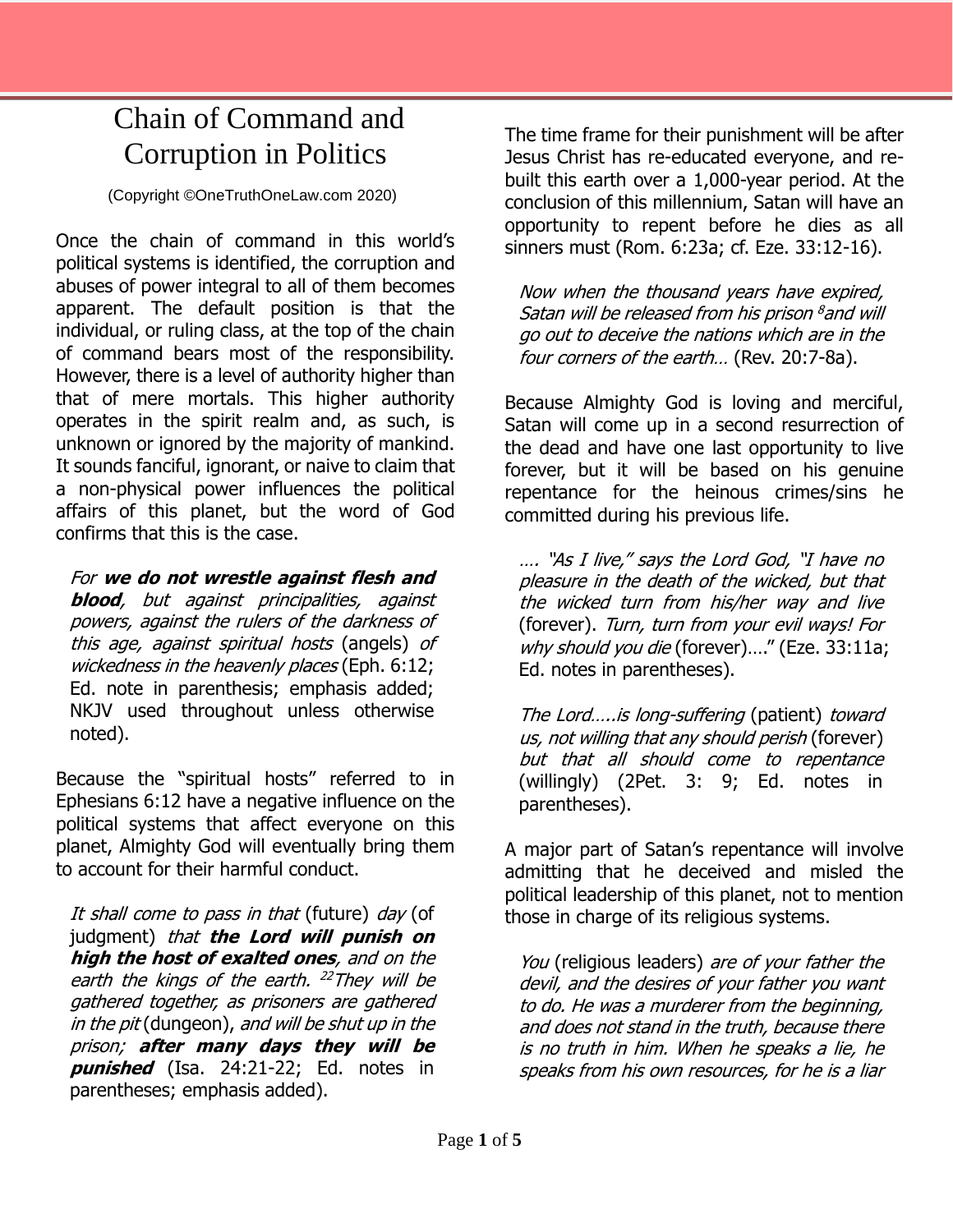and the father of it (Jn. 8:44; Ed. notes in parenthesis).

Because Satan is at the top of the chain of command and corruption, he is described as the prince or leader of "the power of the air" who can easily justify the greed/ avarice of people who want to attain power, wealth, and notoriety in this life.

…. the prince of the power of the air, the spirit (being) **who now works in the sons of disobedience** (Eph. 2:2b; Ed. note in parenthesis; emphasis added).

Satan doesn't force anyone against their will. Instead, he works with those who are in the process of making decisions contrary to the word of God, or against God's will as summarized by His law and commandments. This process is described in the following section of scripture:

Let no one say when he is tempted, "I am tempted by God"; for God cannot be tempted by evil, **nor does He Himself tempt anyone**. <sup>14</sup>**But each one is tempted when he is drawn away by his own desires and enticed**. <sup>15</sup>Then, when desire has conceived, it gives birth to sin; and sin, when it is full grown, brings forth death (Jas. 1:13-15; cf. Rom. 6:23a; emphasis added).

The Lord, who represents Almighty God, worked with Cain to help him deal with the same process described in James 1:13-15. This Lord told Cain that he must bring his attitude and emotions under control because he was clearly hostile toward his brother Abel. If Cain failed to exercise self-control in this matter, he would end up committing sin, which is defined as breaking God's law (1Jn. 3:4).

So the Lord said to Cain, "Why are you angry? And why has your countenance fallen? 7 If you do well, will you not be accepted? And if you do not do well, sin lies at the door. And its desire is for (toward) you, but you should rule over it." (Gen. 4:6-7; Ed. note in parenthesis).

Because Cain did not put forth the effort to control his feelings of hatred, envy, and jealousy toward his brother, he murdered him as described in Genesis 4:8. To make matters worse, Cain showed no remorse for his heinous crime and then lied about his brother's whereabouts.

Then the Lord said to Cain, "Where is Abel your brother?" And he said, "I do not know. Am I my brother's keeper?" (Gen. 4:9)

In another Biblical example, Judas Iscariot allowed greed/avarice to dominate his thinking processes. He too could have "nipped this is the bud" before it got completely out of control, but he refused. As we will see Jesus Christ corrected him, but to no avail.

.....he (Judas) was a thief, and had (control of) the money box; and he used to take what was put in it (Jn. 12:6b; Ed. notes in parentheses).

Then Mary took a pound of very costly oil of spikenard, anointed the feet of Jesus, and wiped his feet with her hair. And the house was filled with the fragrance of the oil. <sup>4</sup>Then one of his disciples, Judas Iscariot, Simon's son, who would betray him, said, <sup>5</sup>"Why was this fragrant oil not sold for three hundred denarii and given to the poor?" <sup>6</sup>**This he said, not because he cared for the poor**… (Jn. 12:3; emphasis added).

Then Jesus said, "**Let her alone**; she has kept this for the day of my burial. <sup>8</sup> For **the poor you have with you always, but me you do not have always**." (Jn. 12:7-8; emphasis added).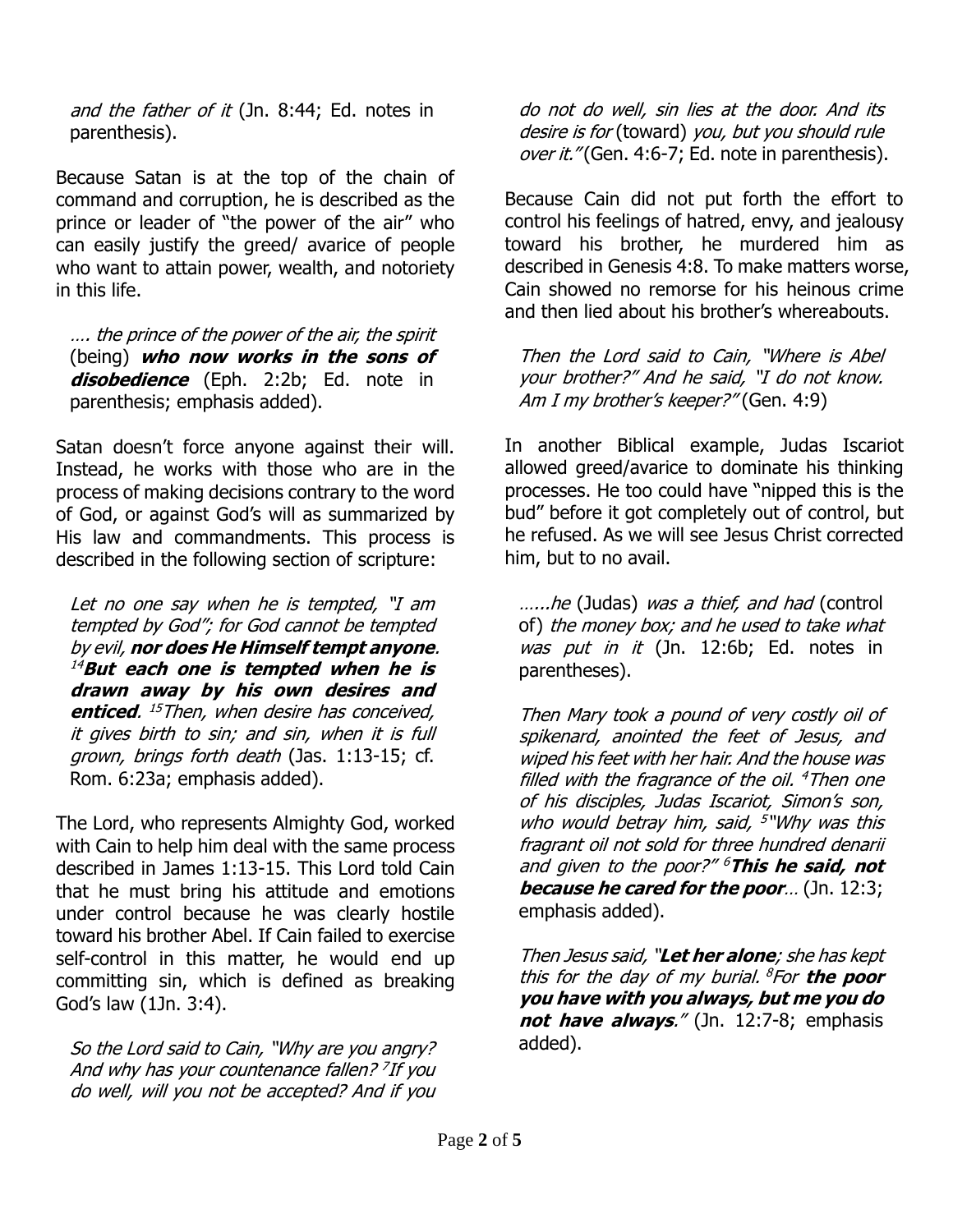So instead of repenting at this point, Judas participated in a "pay for play" scheme that would result in the death of Jesus Christ.

Then one of the twelve, called Judas Iscariot, went to the chief priests <sup>15</sup> and said, "What are you willing to give me if I deliver him to you?" And they counted out to him thirty pieces of silver. <sup>16</sup>So from that time he sought opportunity to betray him (Mt. 26:14-16).

Because Judas chose not to control his selfish desires, he gave Satan a license to "seal the deal".

Now after the piece of bread (was given to Judas by Jesus Christ), **Satan entered him** (Judas). Then Jesus said to him, "What you do, do quickly." (Jn. 13:27; Ed. notes in parentheses; emphasis added).

This confirms that Satan is at the top of the chain of command and corruption, but he can only exercise his power if/when people have already made a decision to serve themselves, rather than Almighty God or their fellowman. This is not a New Testament teaching; it was known during the Old Testament period as well.

For **the scepter** (symbol of authority/rulership) **of wickedness** shall not rest on the land allotted to the righteous, lest the righteous reach out their hands to iniquity (Ps. 125:3; cf. 2Cor. 4:4; Ed. note in parenthesis; emphasis added).

In other words, if no one resists the evil influences of Satan's value system, he will rest from his work because everyone accepts and follows his many forms of corruption at this point. Thankfully, we have Christ's promise that Satan will not ultimately prevail.

.... the gates of Hades (the grave) shall not prevail against it (God's true church) (Mt. 16:18b; Ed. notes in parentheses).

Even with a cursory view of man's history over the past century, there are so many examples of corruption and its associated abuses. In retrospect, people often express shock that these could ever have occurred, and question why/how such horrendous atrocities happened unimpeded. The carnage against Jews and other minorities during the Second World War is a case in point. It defies imagination and begs the question, "Who was ultimately behind it?"

August Kubizek, one of Hitler's closest friends since childhood, claims that Hitler – 17 years old at the time – once spoke to him of "returning Germany to its former glory"; of this comment August said, "**It was as if another being spoke out of his body, and moved him** as much as it did me." ("Hitler and the Holy Roman Empire"; Archived; 2007-09-27 at the Wayback Machine; emphasis added).

Whenever there is a center of political, corporate, or religious power, Satan easily imbeds himself because this is where wanton greed abounds, which allows him to manipulate and exploit man's self-serving nature. This is not a new phenomenon because Satan has done this throughout history. For example, in the ancient city of Pergamos (Asia Minor), Satan exercised his power and influence with the "elites" of that era. This was also a center of rampant paganism and worship of the Emperor.

And to the angel of the church in Pergamos write, 'These things says he (Christ) who has the sharp two-edged sword: <sup>13</sup> **I know your works, and where you dwell, where Satan's throne is**… (Rev. 2:12-13a; Ed. note in parenthesis).

In the nation that currently leads the so-called "free world", its central government is replete with corruption. So who is ultimately behind it? None other than the Adversary who diligently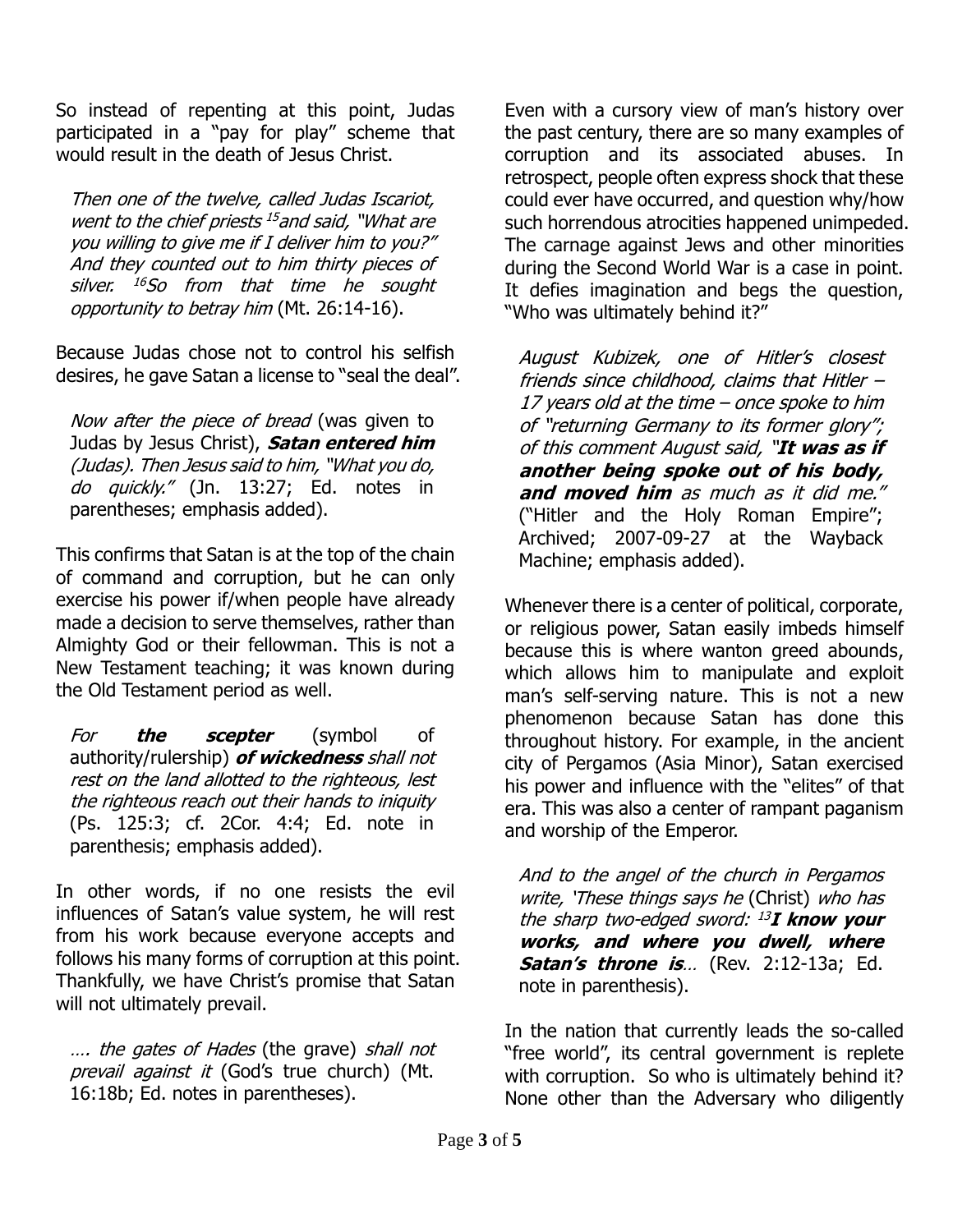seeks those in positions of power who are focused on their own advancement, rather than the well-being of the citizenry.

...**your adversary the devil walks about like a roaring lion, seeking whom he may devour** (1Pet. 5:8b; emphasis added).

The following article confirms this,

Measuring how corrupt a state is can be difficult, and it's not a perfect science. However, the University of Illinois at Chicago released a report in early 2019 that ranked the most corrupt states based on data from the Department of Justice. For the report, titled "Corruption in Chicago and Illinois," data from the Public Integrity Section was used to determine which states were the most corrupt. This report based its rankings on the number of public corruption convictions in each state. These numbers were further broken down into the number of convictions per capita. Based on this data, **Washington, D.C. was found to be the most corrupt in the U.S. even though it's not a state.** Washington, D.C., which is a hub of political activity because it is the national capital, had a total of 1,159 corruption convictions, which amounted to 17.24 per capita

(worldpopulationreview.com>staterankings>most-corrupt-states; emphasis added).

This being the case, it makes sense that Washington, D.C. would have more lawyers per capita than the rest of the U.S.

…. Washington, DC ranks as the most densely concentrated population of lawyers having 1,356% more lawyers per capita than New York

(cdn.ymaws.com/www.inbar.org/resource/r esmgr/Conclave/\_Rural\_Access\_Highest\_Pe r\_Ca.pdf).

These lawyers not only benefit from this corruption, often at the expense of tax payers, they also benefit from imagined, or "trumped-up" accusations. One recent example is the Mueller investigation that cost anywhere from \$30M to \$40M of tax payers' hard earned money. These figures fluctuate depending on whose calculations you believe. But who really benefited from this? THE POLITICIANS AND LAWYERS. It made no difference to the daily lives of America citizens, except to waste their money and distract from more important issues that government officials should be focused on.

Mr. Mueller's report found no evidence that Mr. Trump's campaign "conspired or coordinated" with Russian officials to influence the 2016 election, according to a letter authored by Attorney General Willian Barr

(independent.co.uk/news/word/americas/h ow-much-mueller-report-cost-trump-russiainvestigation-a8839091.html).

Is it any wonder that polls show confidence in government at an all-time low in the U.S.? A Gallup poll was conducted between September 30 and October 15, 2020 in which the question was asked, "Do you approve of the way Congress is handling its job?" The answer was that 77% disapprove (news.gallup.com/poll/1600/congreepublic.aspx).

So it's a proverbial case of citizens watching the county burn while their leaders "play the fiddle". Sadly, there are too many criminals inside government agencies for citizens to expect they are going to be protected from criminals outside of government, especially when many of these same government officials want to defund the